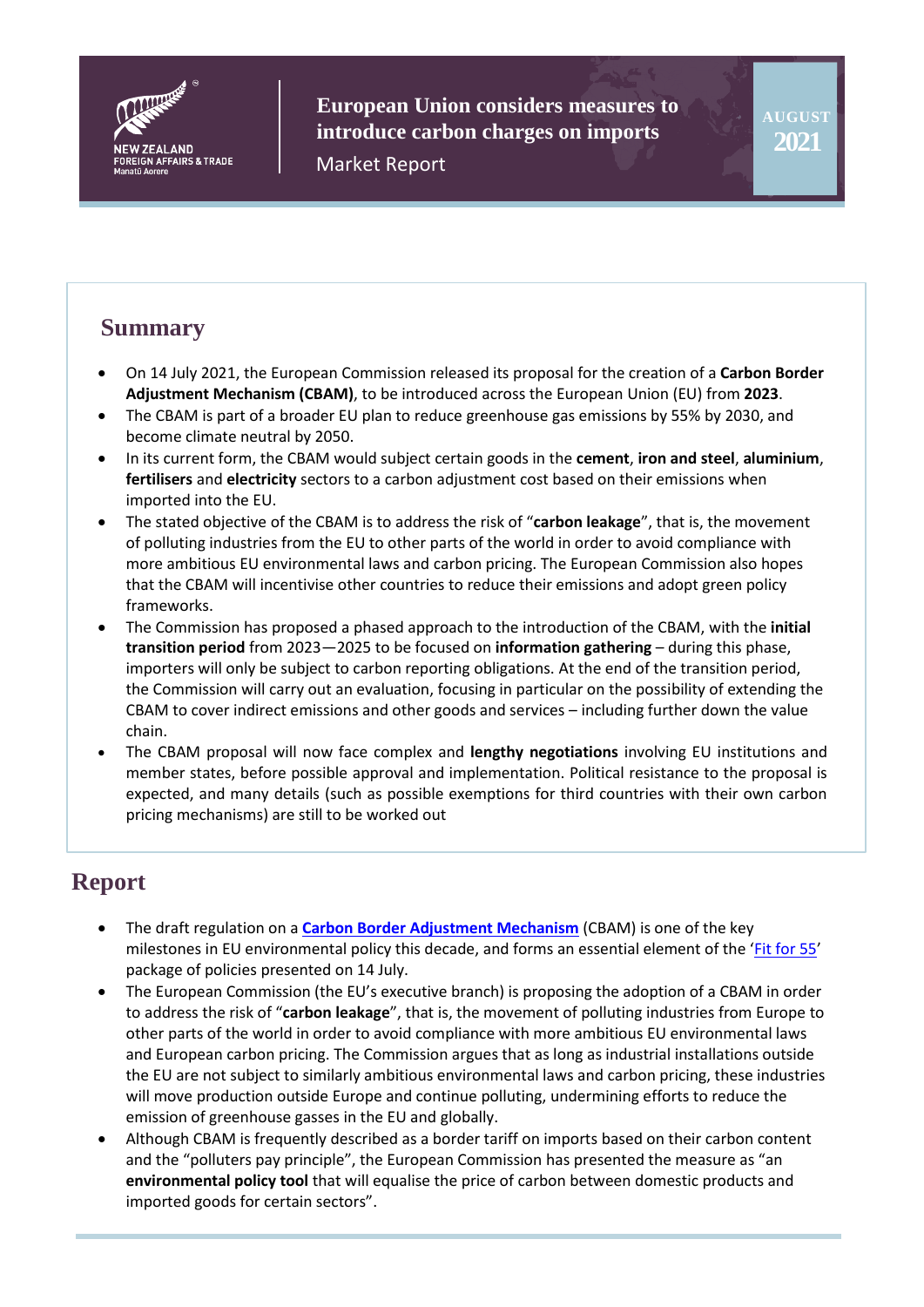#### **The CBAM Regulation**

- The main elements of the proposed CBAM are as follows:
	- *i) Policy mechanism* 
		- $\circ$  The CBAM will be based on the EU's internal carbon pricing mechanism, known as the [Emissions Trading System](https://ec.europa.eu/clima/policies/ets_en) (ETS). The CBAM will take the form of a **'notional ETS'** without a cap, whereby importers of covered products will be required to surrender CBAM 'certificates' (priced on the basis of the average auction price of EU ETS allowances) equal to the embedded emissions in their imports. CBAM certificates will not be tradeable, but will be able to be sold back to national authorities.

#### *ii) Scope*

- $\circ$  The proposed EU CBAM would apply only to certain imported goods in sectors deemed to be most at risk of carbon leakage: **cement, iron and steel, aluminium, fertilisers** and **electricity.**  The European Commission would be able to add products/sectors to the list in the future through secondary legislation.
- o The CBAM will only cover **direct emissions** related to the production process (scope 1 emissions). Indirect emissions from electricity (scope 2 emissions) are not covered, though an evaluation in 2026 will assess whether these should be included going forward.

#### *iii) Implementation and transition period*

- $\circ$  If the European Commission's proposal is approved by the European Parliament and the 27 EU member states represented in the EU Council, the CBAM will be introduced in what Executive Vice-President (and Commissioner for Trade) Valdis Dombrovskis called a "prudent and gradual way", **applying in a transitional form from 2023 until the end of 2025**.
- o During this initial period (2023-25) the CBAM will apply only as a **reporting mechanism**. This means that while importers will have to report the actual emissions embodied in their goods, they will not have to start paying a financial adjustment until the CBAM becomes fully operational.
- o At the end of the transition period, the Commission will carry out an **evaluation**, focusing in particular on the possibility of extending the CBAM to cover indirect emissions and other goods and services – including further down the value chain.

#### *iv) Exemptions*

- o Countries that are part of or linked to the EU ETS (currently Iceland, Liechtenstein, Norway and Switzerland) are exempted from the CBAM, as are some special territories of the EU. Importers from all third countries will be able to seek a reduction in the number of CBAM certificates they have to surrender if they can prove that they have already paid a carbon price in the country of origin. The draft regulation also envisages that the EU will be able to negotiate sectoral agreements with third countries with a view to simplifying this process.
- o The European Commissioner for the EU Economy, Paolo Gentiloni, elaborated in a press conference that during the initial transition period (2023-25), the EU will develop a "white list" of exempted exporters from "a very limited list of countries", based on discussions with certain countries that have "already contributed to carbon pricing" with similar national carbon pricing rules to the EU.
- o The Commission's CBAM proposal does not currently include exemptions for leastdeveloped countries (LDCs). The draft law limits itself to stating that "the EU stands ready to work with low and middle-income countries towards the de-carbonisation of their manufacturing industries", and commits to supporting LDCs with technical assistance.
- *v) Free allowances and WTO compatibility*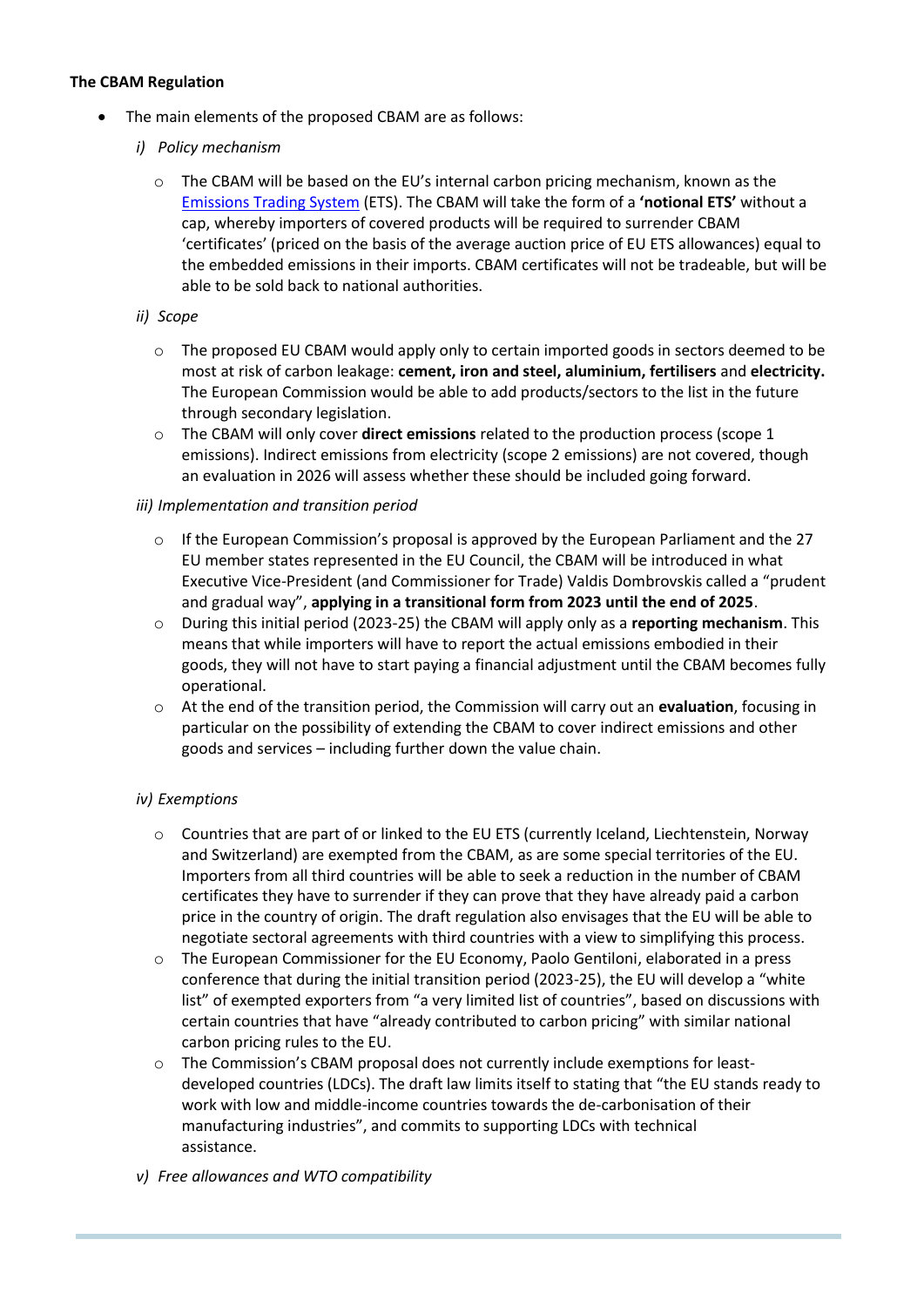- $\circ$  Under the EU's ETS, free allowances for carbon emissions are currently allocated to heavy industries like cement, steel and chemicals that are deemed to be at risk of carbon leakage.
- $\circ$  The Commission is proposing to gradually phase-out free allowances for sectors covered by CBAM over a ten-year period starting in 2025, declining by 10% each year to reach zero in 2035.
- $\circ$  During the period when the allocation of free allowances is being reduced, the CBAM price will only apply to those emissions above the free allocation received by EU producers, in order to ensure that importers receive the same treatment as EU producers.
- $\circ$  The Commission argues that, along with the clear environmental objectives of the CBAM, this balance between the phase-in of the CBAM and phase-out of EU ETS free allowances is a key factor in making the CBAM WTO-compatible by avoiding providing "double protection" for EU producers.

#### vi) *Enforcement and anti-circumvention*

- o Companies trading with the EU who fail to surrender the required amount of CBAM certificates will be subject to fines corresponding to the number of certificates which they failed to surrender (similar to penalties under the EU ETS).
- o Attempts to circumvent the CBAM by reclassifying goods will be addressed through a notification system. EU member states will be able to alert the Commission if they detect that there has been a significant change in trade flows suggesting that circumvention is taking place. The Commission will also monitor trade flows at an EU level. If circumvention is detected, and will be able to add additional products to the regulation.

#### *vii)CBAM and international cooperation*

- $\circ$  A key point in the political debate over CBAM is whether the EU will be able to secure international support from third countries (or at least prevent outright opposition and trade retaliation) for a unilateral CBAM.
- o **European Commissioner Gentiloni** set out the EU's hope that with the unilateral introduction of the CBAM, "companies elsewhere will be incentivised to 'green' their production processes" and foreign governments will be encouraged to introduce greener policies for industry. At the same time, he acknowledged that "there is great interest in how we can cooperate on carbon pricing measures globally" and that the EU stood "ready to discuss the CBAM in the context of the WTO and at the COP26. Cooperation at a global level and European ambition can and will go hand in hand".
- $\circ$  If approved, the lengthy transition period (2023-25) before CBAM becomes fully operational appears to have been designed to leave room for diplomatic talks and the possible conclusion of agreements with third countries that already make companies pay for carbon emissions through their own national carbon pricing schemes.

#### **Reactions to the CBAM proposal**

 As discussions begin in earnest after the northern summer break, the EU's CBAM proposal is likely to receive criticism from many internal and external stakeholders - including industries affected by higher carbon pricing, environmentalist groups wanting more ambition to combat the climate crisis, as well as third countries who fear that the proposal may be incompatible with international trade rules.

#### **Comment**

- While the release of the draft regulation is a significant milestone in EU policy to combat the climate crisis, **there is still a long road ahead for the CBAM,** both in terms of policy development and eventual implementation. Following the northern summer break, the EU's legislative process will kick into gear, with engagement by the member states in the EU Council and the European Parliament. **The CBAM proposal is expected to evolve in the months to come**.
- The long transition period and cautious, graduated approach to implementation of the CBAM, combined with an acknowledgement of the need to cooperate actively with international partners,